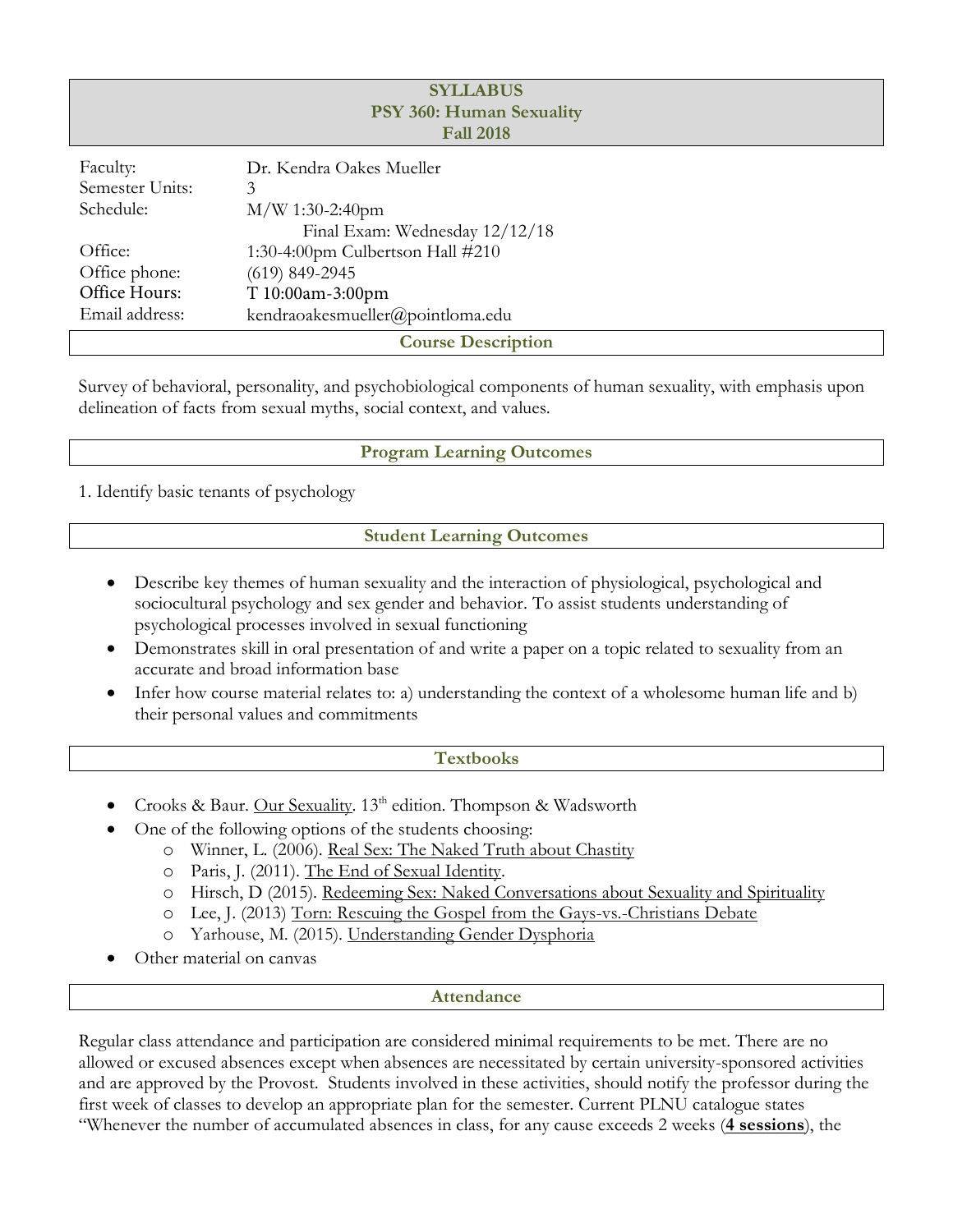faculty member is to notify the Associate Provost for Academic Administration, which may result in deenrollment". *Attendance, participation and level of respect* displayed to guest speakers will be important aspects of your grade particularly if you are on the borderline between two letter grades.

### **I. Grading**

A minimum of 50% is needed to pass the course. The final grade will be computed on the following basis:

- 1. 45% Exams (5) (lowest exam will be dropped)
- 2. 18% Current Issues Papers (3)
- 3. 10% Speaker Response Papers (4)
- 4. 2% Survey/Reflection Papers
- 5. 5% Quizzes
- 6. 10% Book Review
- 7. 10% Final Exam

Point Loma Nazarene University: Psychology Department, Academic Guides

| Z Score        |           | Percentage Score |             |              |
|----------------|-----------|------------------|-------------|--------------|
| А              | 1.33      | $A =$            | 93-100%     | Total points |
| $A -$          |           | А -              | 90-92%      |              |
| $B+$           | 0.67      | $B +$            | 88-89%      |              |
| B              | 0.33      | B                | 84-87%      |              |
| B-             |           | $B -$            | 80-83%      |              |
| $C+$           | $-0.33$   | $C +$            | 77-79%      |              |
| $\mathsf{C}$   | $-1$      | $\mathsf C$      | $70 - 76%$  |              |
| $\overline{C}$ | $-1.33$   | $\overline{C}$ - | 65-69%      |              |
| $D+$           | $-1.67$   | $D +$            | $62 - 64%$  |              |
| D              | $-2$      | D                | 55-61%      |              |
| $D -$          | $-2.33$   | D                | $50 - 54\%$ |              |
| F              | $< -2.33$ | F                | 49%         | or below     |

# **DEPARTMENT FACULTY NORMAL CURVE GUIDES**

## **Test Policies**

If a student cannot take a test due to any circumstances the student needs to notify the professor prior to the examination (in person or by phone/email). Any missed exam will result in a **5% deduction** taken from the final grade of that exam (whether taken early or late).

### **Assignments**

## **Speaker Response Papers**

Students will complete 4 response/reflection paper following lectures presented by guest speakers. These will consist of interacting with the speaker's information and your own thoughts, feelings and reflection around that specified topic. Your reflection paper should be a minimum of one page, be typed, and double-spaced using **1 inch margins 12-point font size in Times New Roman**. Grade reductions will result from large font, large margins and/or large spacing between lines on the page. You must do your own work. Work that appears to be copied will earn 0 points. You need to be present for the presentation in order to write a response on that topic. These are due on the class period following the guest speaker's lecture you choose to respond to. Papers will be submitted via canvas.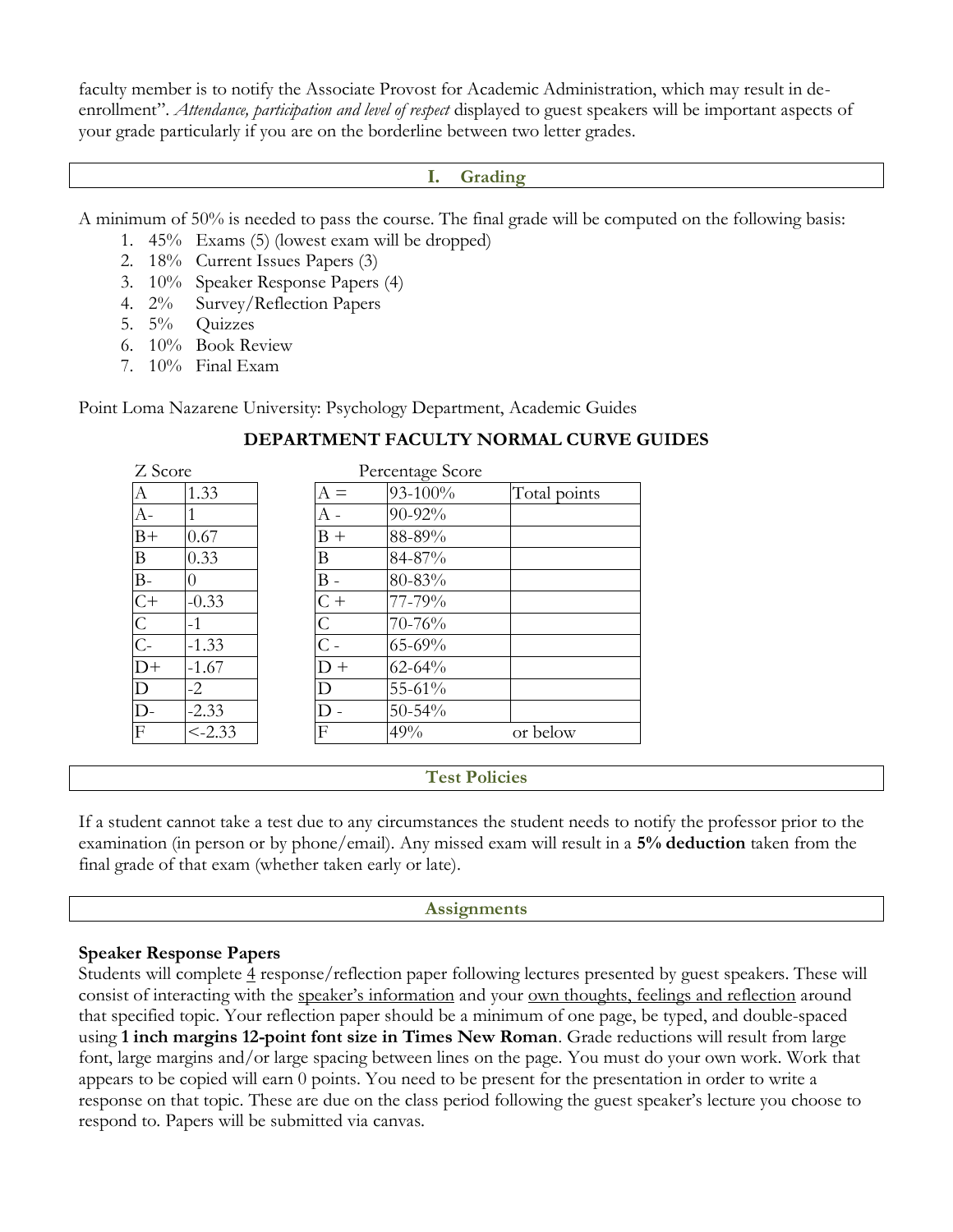### **Current Issues Reflections**

You will complete three separate reflection papers which will be based on readings discussing current debates or issues in the field of human sexuality. You will be responsible for obtaining the reading from canvas and then writing a minimum 2-page reflection. Your reflection paper should be typed, and double-spaced using **1 inch margins 12-point font size in Times New Roman**. Your reflection should demonstrate that you have completed the reading; you have a working understanding of the issue discussed, and your personal thoughts on that specific issue. Papers will be submitted through canvas.

## **Book Review**

You will choose to read **one** of the books listed above in the course materials. You will complete a minimum 3-pg review of the book. This review should demonstrate that you have completed the reading, and communicate your personal thoughts on the issues addressed in the book. Your reflection paper should be typed, and double-spaced using **1 inch margins 12-point font size in Times New Roman** Papers will be submitted through canvas.

## **Online quizzes**

You will be given an online quiz for each chapter of the book which will be comprised of 5 questions pulled from a test bank. You can take the quizzes as many times as you would like, but each time the questions will be pulled randomly from the test bank. You highest score on a quiz will be kept as your final score.

## **Late Policy**

Any missed or late assignments will result in a **5% deduction** taken from the final grade of that exam or assignment. These deductions occur one time for each exam or assignment and are not cumulative by length of time. All late or missed work must be turned in by the last week of class (**Friday by 11:59pm**), prior to final exams to receive credit.

# **Academic Accommodations**

All students are expected to meet the minimum standards for this course as set by the instructor. Students with learning disabilities who may need accommodations should first discuss options and services available to them in the Academic Support Center (ASC) during the first two weeks of the semester. The ASC, in turn, will contact professors with official notification and suggested classroom accommodations, as required by federal law. Approved documentation must be provided by the student and placed on file in the ASC prior to the beginning of the semester.

## **Academic Dishonesty**

Students should demonstrate academic honesty by doing original work and by giving appropriate credit to the ideas of others. As stated in the university catalog, "Academic dishonesty is the act of presenting information, ideas, and/or concepts as one's own when in reality they are the results of another person's creativity and effort. Such acts include plagiarism, copying of class assignments, and copying or other fraudulent behavior on examinations. A faculty member who believes a situation involving academic dishonesty has been detected may assign a failing grade for a) that particular assignment or examination, and/or b) the course." See [Academic Policies](http://www.pointloma.edu/experience/academics/catalogs/undergraduate-catalog/point-loma-education/academic-policies) in the undergrad student catalog.

# **Copyright Policy**